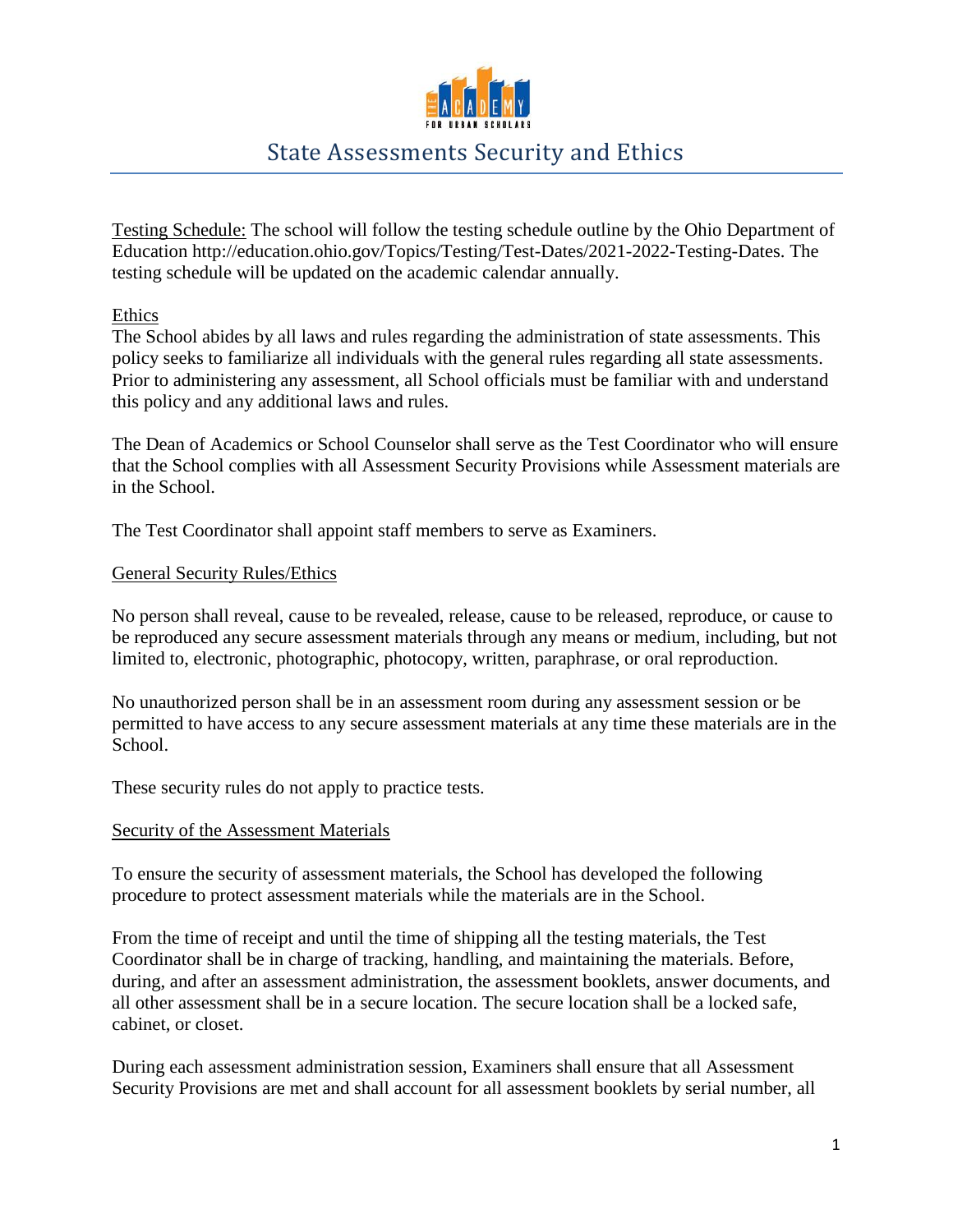CDs containing English audio and foreign language translations of the assessments, all answer documents, and all tape recorded student responses from the translation session. Examiners

remain in charge of material until the materials are returned to the Test Coordinator. The Test Coordinator shall inventory the test materials and re-secure them in the secure location.

The Test Coordinator shall ship all the testing materials as instructed.

## Communicating Security Measures

The Test Coordinator shall communicate this policy in writing and discuss this policy each school year with the School's employees, with all students, and with any other person authorized to be present in an assessment room.

All employees are required to read The Ethical Use of Tests and are required to acknowledge by signoff sheet on training indicating they have read and will abide by the Ethical use of tests.

Security measures and standards for testing should be reviewed annually.

# Security Violations

A Security violation may occur in any of the following circumstances:

- an individual reveals to any student any specific question that the individual knows is part of an assessment or the individual assists a student in any other way to cheat on an assessment;
- an individual uses the tests unethically;
- an individual violate this policy; or
- an individual violates the School's security procedure

Any alleged assessment security violation must be reported to the School Director as soon as it becomes known. The School Director must report the alleged violation as soon as it becomes known. The School shall conduct an investigation into the alleged violation and, upon completing its investigation, provide the Department of Education (ODE) a written report delineating the cause and results of the investigation. The School must report all breaches to the ODE within ten (10) days of any violation.

All employees shall comply with any investigation conducted by the ODE. Prior to taking any action, the ODE shall provide the individual with notice of the allegation and an opportunity to respond and present a defense.

Should a violation be verified, the offending employee may be disciplined. Discipline may include termination. Additionally, the State may seek to suspend the educator's license, and a law enforcement agency may take criminal action.

## **Standards for the Ethical Use of Tests**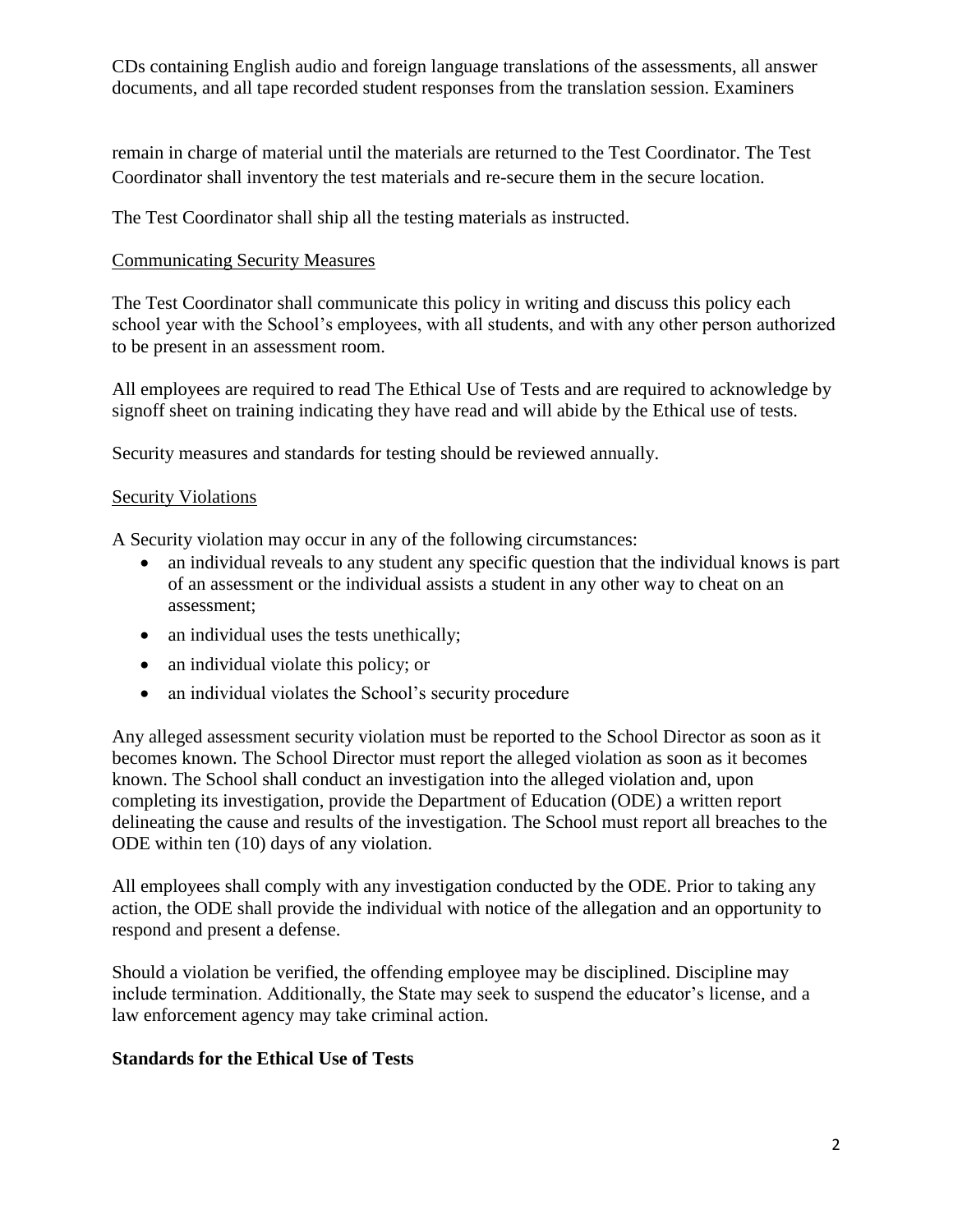Each employee of the School must have appropriate knowledge of these standards of ethical assessment practices and shall comply with these standards.

*In monitoring practices related to preparing students for a state-wide assessment, the following practices are unethical and/or inappropriate:* 

- any preparation activity that undermines the reliability and/or validity of an inference made from any result of an assessment;
- any preparation practice that results solely in raising scores or performance levels on a specific assessment without simultaneously increasing a student's achievement level as measured by other tasks and/or assessments designed to assess the same content domain;
- any practice involving the reproduction of any secure assessment materials, through any medium, for use in preparing a student for an assessment;
- any preparation activity that includes a question, task, graph, chart, passage, or other material included in an assessment, and/or material that is a paraphrase or highly similar in content to what is in an assessment;
- preparation for an assessment that focuses primarily on the assessment, including its format, rather than on the objectives being assessed;
- any preparation practice that does not comply with, or has the appearance of not complying with any statutory and/or regulatory provision related to security of an assessment; and
- any practice that supports or assists others in conducting unethical or inappropriate preparation activities.

# *The following practices related to administering and/or scoring assessments that are unethical and/or inappropriate:*

- any assessment used for purposes other than that for which it was intended;
- any practice that results in a potential conflict of interest or one that exerts undue influence on a person administering and/or scoring an assessment, either making or appearing to make an assessment process unfair to some examinees;
- except for accommodations and/or alternate assessments expressly permitted under Chapter 3301-13 of the Administrative Code, any change in procedures for administering and/or scoring an assessment that results in a nonstandard condition for one or more students;
- any practice that allows a person without sufficient and appropriate knowledge, skills, and/or training to administer and/or score an assessment;
- any administration and/or scoring practice that may produce a result contaminated by a factor not relevant to the purpose(s) of an assessment;
- any practice of excluding one or more students from an assessment solely because a student has not performed well, or may not perform well, on the assessment and/or because the aggregate performance of a group may be affected;
- any practice immediately preceding and/or during an assessment including, but not limited to, the use a gesture, facial expression, body language, language, or any other action and/or sound that may guide a students' response;